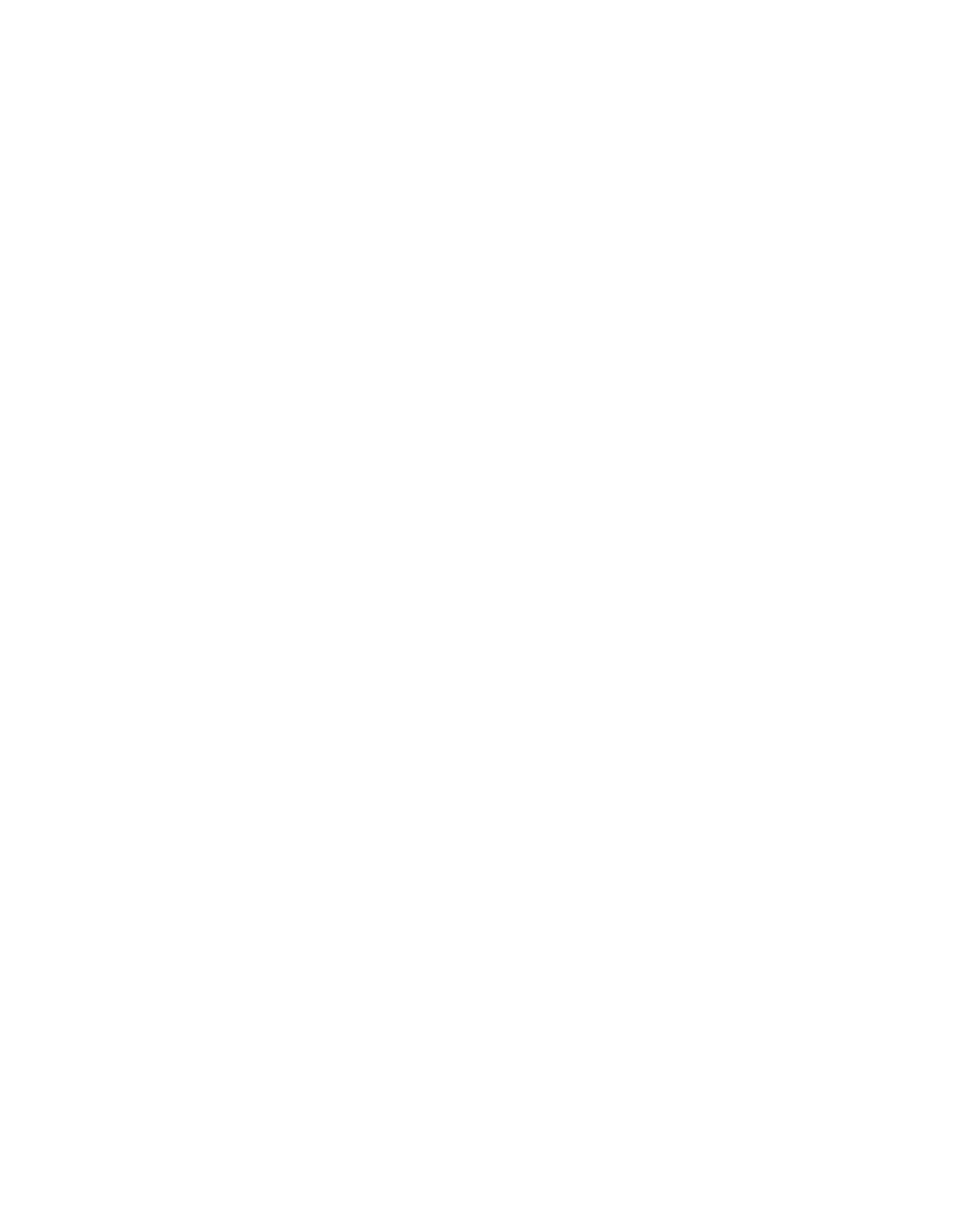## **SECTION 15385 PIPE BURSTING**

### <span id="page-2-0"></span>**PART 1 - GENERAL**

### <span id="page-2-1"></span>1.01 REQUIREMENT

Under this specification, the Contractor shall be required to furnish and install within the time specified in the Contract Documents, the replacement pipe , materials and fittings as specified on the Bidding sheets, shown on the Contract Drawings, and described in these specifications, except as otherwise approved in writing by the EMWD.

### <span id="page-2-2"></span>1.02 GUARANTEE

The Contractor shall guarantee all materials and workmanship of items furnished under these specifications to be free from defects for a period of two (2) years after final completion and acceptance of the entire contract work. The Contractor shall, at his own expense, repair or replace all defective materials or workmanship installed by him found to be deficient with respect to any provisions of this specification.

### <span id="page-2-3"></span>1.03 DESCRIPTION

Pipe bursting is a system by which the bursting unit splits the existing pipe while simultaneously installing a new polyethylene pipe of the same size or larger size pipe where the old pipe existed, then reconnect existing sewer service house connections and television inspection of the polyethylene pipe. The method approved for rehabilitation of existing sanitary sewers by pipe bursting and installation of new polyethylene pipe is Vermeer HAMMERHEAD MOLE PIPE BURSTING SYSTEM, or T.T. Technologies GRUNDOCRACK SYSTEMS. Only pneumatically operated equipment with a pipe bursting head attached to the polyethylene pipe will be allowed for use. The pneumatic tool must be used in conjunction with a constant tension hydrostatic winch. Contractor shall size the winch based on the diameter of the pipe to be replaced. In no case shall the constant tension on the winch exceed 20 tons.

### <span id="page-2-4"></span>1.04 QUALIFICATIONS

The Contractor shall submit to the District at the time of submitting the bid, certification by the particular pipe bursting system manufacturer that such company is fully trained in the use of the pipe bursting system.

Polyethylene pipe jointing shall be performed by personnel trained and certified by the pipe manufacturer in the use of butt-fusion equipment and recommended methods for new pipe connections. Personnel directly involved with installing the new pipe shall receive training in the proper methods for handling and installing the polyethylene pipe.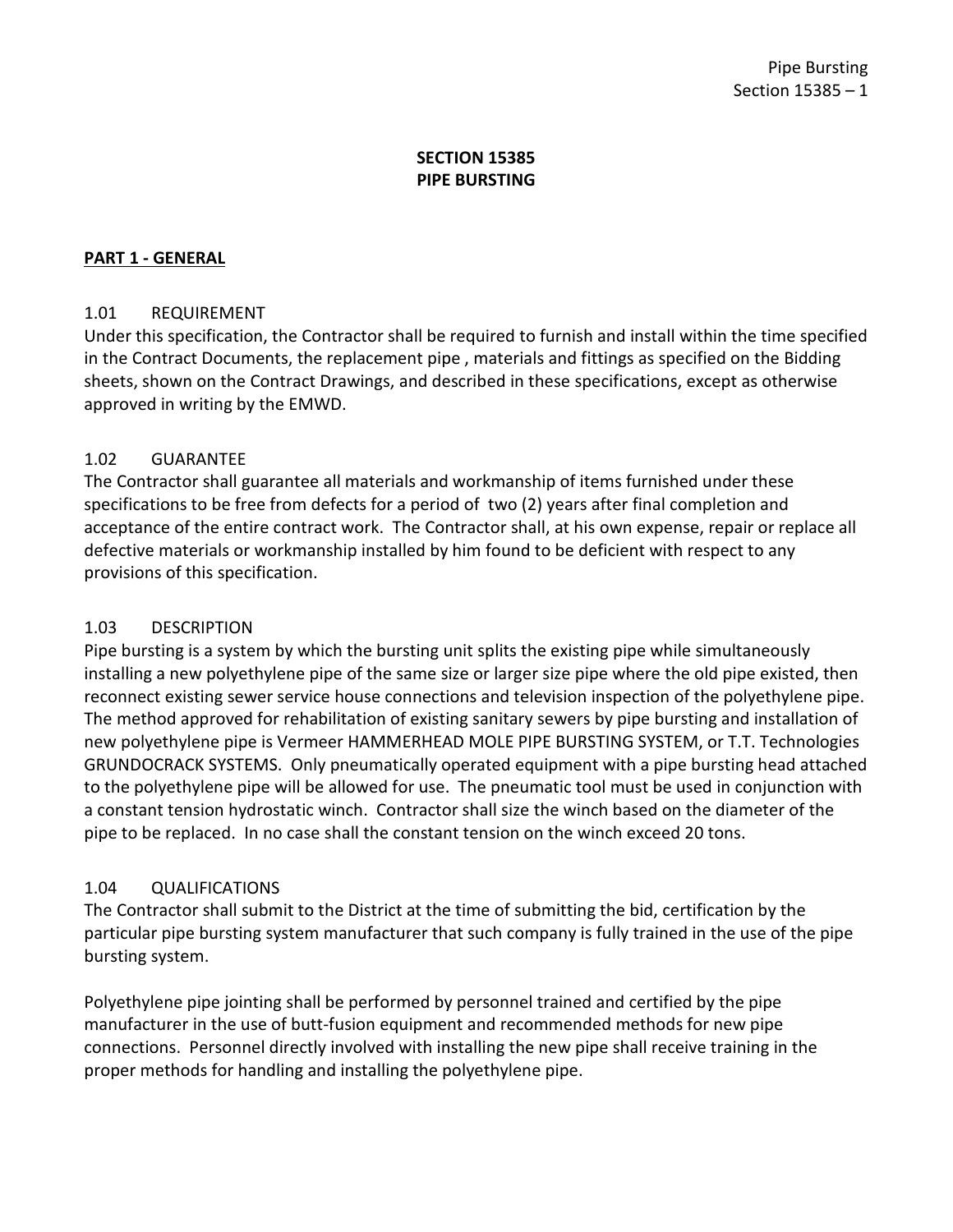Pipe Bursting Section 15385 – 2

**The contractor shall hold harmless Eastern Municipal Water District, the design engineering firm or any permit agencies in any legal action resulting from patent infringements.**

#### <span id="page-3-0"></span>1.05 SUBMITTALS

Submit the following information:

- A. Shop drawings, catalog data, and manufacturer's technical data showing complete information on material composition, physical properties, and dimensions of new pipe and fittings. Include manufacturer's recommendations for handling, storage, and repair of pipe and fittings damaged.
- B. Method of construction and restoration of existing sewer service connections. This shall include detail drawings and written descriptions of the entire construction procedure to install pipe, bypass sewage flow and reconnection of sewer service connections.
- C. Certification of workmen training for installing pipe by pipe manufacturer.
- D. Television inspection reports and video tapes made after new pipe installation.

#### <span id="page-3-1"></span>1.06 MEASUREMENT AND PAYMENT

Payment for quantities of pipe bursting will be made at the unit prices /or lump sum as stated on the Bidding Sheets.

Video inspection of final installed pipe shall be paid based on the cost per linear feet to TV the entire length of new pipe.

The cost of any necessary by-pass pumping shall be considered subsidiary to the cost of pipe installation and shall not be a separate pay item.

### <span id="page-3-2"></span>**PART 2 - PRODUCTS AND MATERIALS**

### <span id="page-3-3"></span>2.01 PIPE BURSTING

The method approved for rehabilitation of the existing sanitary sewers by pipe bursting and installation of new polyethylene pipe is the Vermeer HAMMERHEAD MOLE PIPE BURSTING SYSTEM or T.T. Technologies GRUNDOCRACK SYSTEMS.

### <span id="page-3-4"></span>2.02 MATERIALS

Polyethylene Plastic Pipe shall be high density polyethylene pipe and meet the applicable requirements of ASTM F714 Polyethylene (PE) Plastic Pipe (SDR-PR). Based on outside diameter, ASTM D1248, ASTM D3550.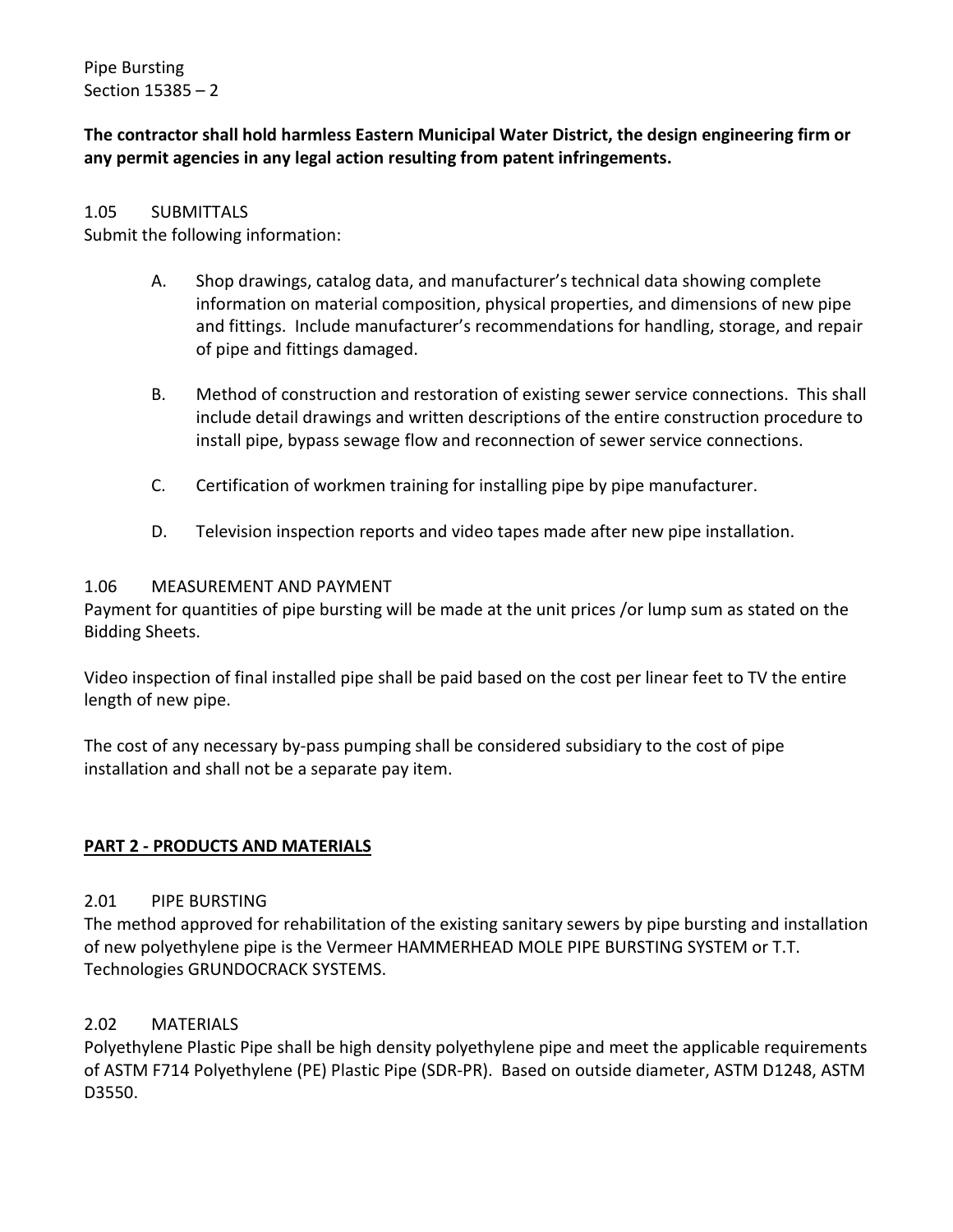Sizes of the insertions to be used shall be such to renew the sewer to its original or greater flow capacity as detailed in plans and specifications.

The pipe shall be homogenous throughout and shall be free of visible cracks, holes, foreign material, blisters, or other deleterious faults.

Dimension Ratios: The minimum wall thickness of the polyethylene pipe shall be a Minimum SDR 17.

### <span id="page-4-0"></span>2.03 DELIVERY, STORAGE AND HANDLING

Transport, handle and store pipe and fittings as recommended by manufacturer.

If new pipe and fittings become damaged before or during installation, it shall be repaired by the manufacturer or replaced as required by the District at the contractor's expense, before proceeding further.

Deliver, store and handle other materials as required to prevent damage.

## <span id="page-4-1"></span>**PART 3 - EXECUTION**

### <span id="page-4-2"></span>3.01 CONSTRUCTION METHOD

Equipment used to perform the work shall be located away from buildings so as not to create noise impact. Provide a silent engine compartment with the winch to reduce machine noise as required to meet local requirements.

The contractor shall install all pulleys, rollers, bumpers, alignment control devices and other equipment required to protect existing manholes, and to protect the pipe from damage during installation. Lubrication may be used as recommended by the manufacturer. Under no circumstances shall the pipe be stressed beyond its elastic limit. Winch line shall be centered in pipe to be burst with adjustable boom.

The installed pipe shall be allowed the manufacturer's recommended amount of time, but not less than four (4) hours, for cooling and relaxation due to tensile stressing prior to any reconnection of service lines, sealing of the annulus or backfilling of the insertion pit. Sufficient excess length of new pipe, but not less than four inches, shall be allowed to protrude into the manhole to provide for occurrence. Restraint of pipe ends shall be achieved by means of Central Plastics Electrofusion couplings (800) 654-3872, or approved equal. The Electrofusion couplings shall be slipped over pipe ends against manhole wall and fused in place. Installation of Electrofusion couplings shall be done in accordance with the manufacturers recommended procedures.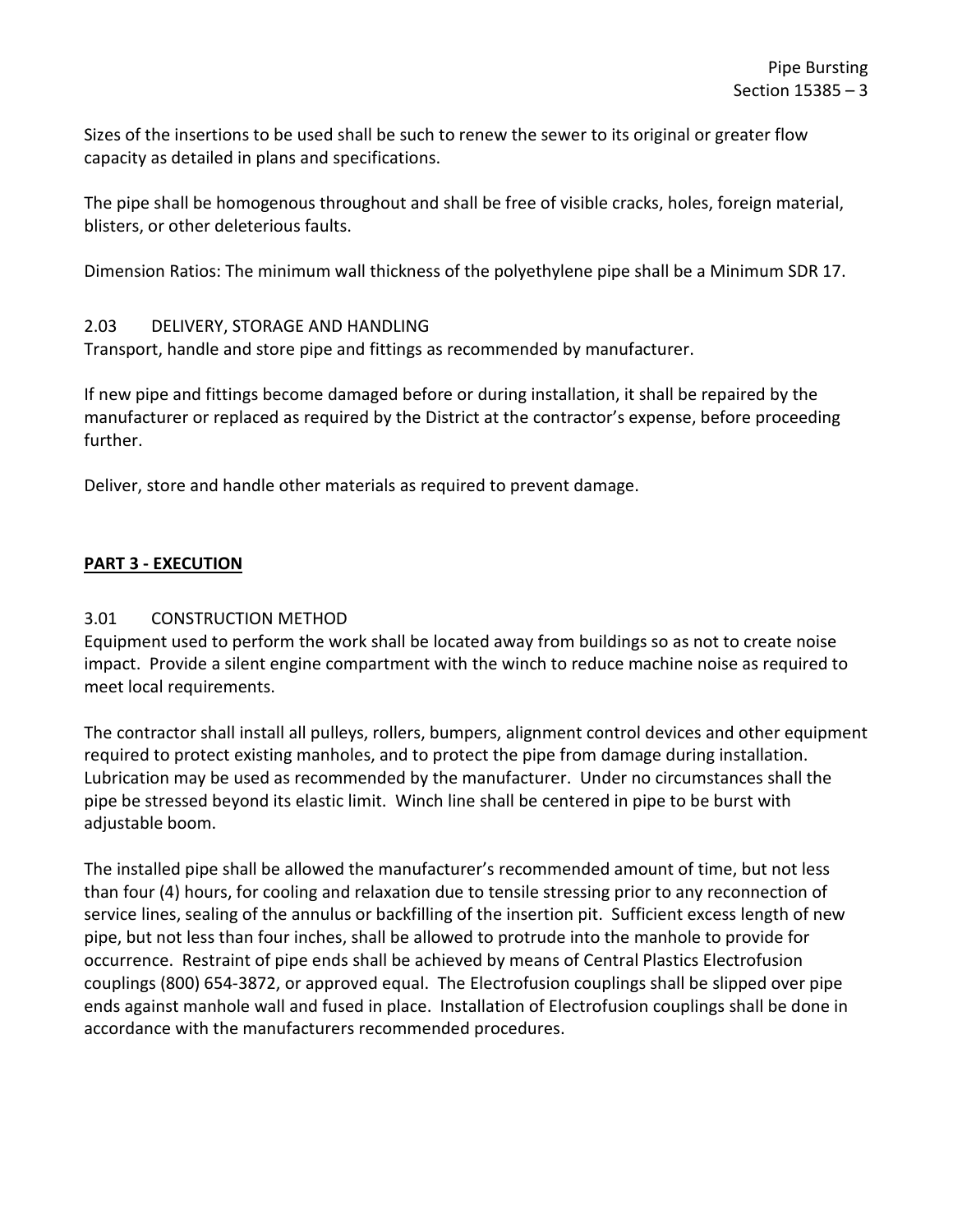## Pipe Bursting Section 15385 – 4

Following the relaxation period, the annular space many be sealed. Sealing shall be made with material approved by the District and shall extend a minimum of eight inches into the manhole wall in such a manner as to form a smooth, uniform, watertight joint. The terminating pipe ends in manholes shall be connected by Central Plastics Electrofusion couplings, or approved equal, to eliminate ground water infiltration. Installations of Electrofusion couplings shall be done in accordance with the manufacturer's recommended procedures.

## <span id="page-5-0"></span>3.02 PIPE JOINING

The polyethylene pipe shall be assembled and joined at the site using the butt-fusion method to provide a leak proof joint. Threaded or solvent-cement joints and connections are not permitted. All equipment and procedures used shall be used in strict compliance with the manufacturer's recommendations. Fusing shall be accomplished by personnel certified as fusion technicians by a manufacturer of polyethylene pipe and/ or fusing equipment.

The butt-fused joint shall be true alignment and shall have uniform roll-back beads resulting from the use of proper temperature and pressure. The joint shall be allowed adequate cooling time before removal of pressure. The fused joint shall be watertight and shall have tensile strength equal to that of the pipe. All joints shall be subject to acceptance by the District prior to insertion. All defective joints shall be cut out and replaced at no cost to EMWD. Any section of the pipe with a gash, blister, abrasion, nick, scar or other deleterious fault greater in depth than ten percent of the wall thickness, shall not be used and must be removed from the site. However, a defective area of the pipe may be cut out and the joint fused in accordance with the procedures stated above. In addition, any section of pipe having other defects such as concentrated ridges, discoloration, excessive spot roughness, pitting, variable wall thickness or any other defect of manufacturing or handling as determined by the District shall be discarded and not used.

Terminal sections of pipe that are joined within the insertion pit shall be connected with Central Plastics Electrofusion Couplings or connectors with tensile strength equivalent to that of the pipe being joined.

## <span id="page-5-1"></span>3.03 FIELD TESTING.

After the existing sewer is completely replaced, internally inspect with television camera and video tape as required. The finished tape shall be continuous over the entire length of the sewer between two manholes to be free from visual defects. The data date and footage odometer shall be on video tape.

Defects which may affect the integrity or strength of the pipe in the opinion of the District shall be repaired or the pipe replaced at the contractor's expense.

<span id="page-5-2"></span>3.04 TESTS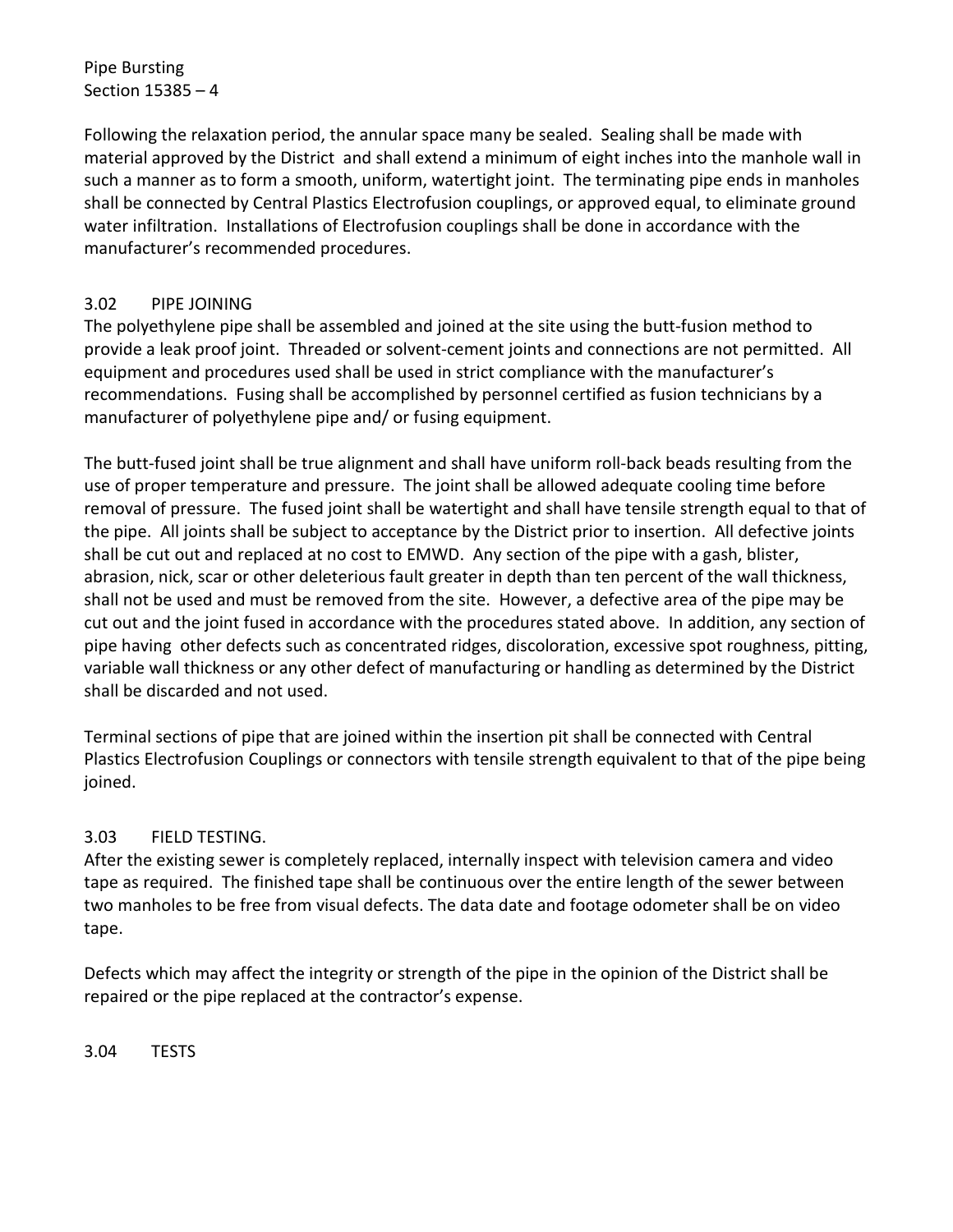Tests for compliance with this specification shall be made as specific herein and in accordance with the applicable ASTM specification. A certificate with this specification shall be furnished, upon request, by the manufacturer for all material furnished under this specification. Polyethylene plastic pipe and fittings may be rejected in accordance with the requirements of this specification.

## <span id="page-6-0"></span>3.05 EQUIPMENT

The pipe bursting tool shall be designed and manufactured to force its way through existing pipe material by fragmenting the pipe and compressing the old pipe sections into the surrounding soil as it progresses. The bursting unit shall be pneumatic and shall generate

sufficient force to burst and compact the existing pipeline. The bursting tool shall be selected in accordance with the manufacturer's recommendations to meet the project specific requirements for the type and size of pipe being burst and upsized if specified.

The pipe bursting tool shall be pulled through the sewer by a winch located at the upstream manhole. The bursting unit shall pull the polyethylene pipe with it as it moves forward.

The pipe bursting tool shall be pneumatic. The bursting action of the tool shall increase the external dimensions sufficiently, causing breakage of the pipe at the same time expanding the surrounding ground. This action shall not only break the pipe but also create the void into which the burster can be winched enabling forward progress. At the same time the polyethylene pipe, directly attached to the bursting head, shall also move forward.

The burster shall provide its own forward momentum while being assisted by winching. A hydrostatic winch shall give the burster friction by which it can be moved forward. To form a complete operating system, the burster must be matched to a constant tension hydrostatic winching system.

## <span id="page-6-1"></span>3.06 WINCH UNIT

A winch shall be attached to the front of the bursting unit. The winch shall provide a constant tension to the burster in order that it may operate in an efficient manner. The winch shall ensure directional stability in keeping the unit on line and grade.

The winch shall be hydrostatically operated and automatically provide a constant tension throughout the operation. The winch shall be of the constant tension type and shall be fitted with a direct reading load gauge to measure the winching load.

The constant tension winch shall supply sufficient cable in one continuous length so that the pull may be continuous between approved winching points.

The winch cable and cable drum must be provided with safety cage and supports so that it may be operated safely without injury to persons or property.

The contractor shall provide a system of guide pulleys and bracing at each manhole to minimize cable contact with the existing sewer between manholes.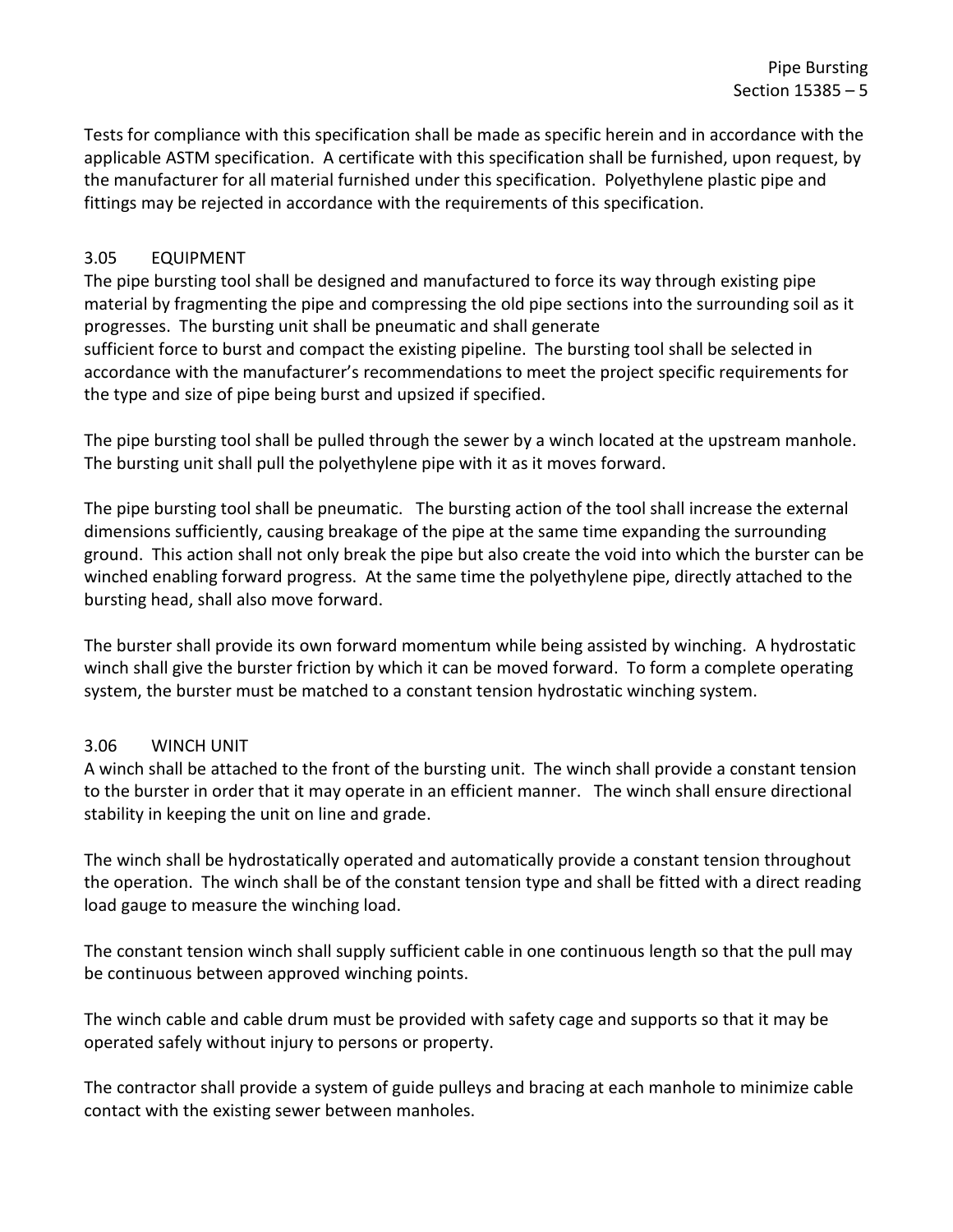Pipe Bursting Section 15385 – 6

The supports to the trench shoring in the insertion pit shall remain completely separate from the winch boom support system and shall be so designed that neither the pipe nor the winch cable shall be in contact with them.

## <span id="page-7-0"></span>3.07 SEWER SERVICE CONNECTIONS

All sewer service connections shall be identified and located prior to the pipe insertion to expedite reconnection. Upon commencement, pipe insertion shall be continuous and without interruption from one manhole to another, except as approved by the District.

Sewer service connections shall be connected to the new pipe in accordance with the manufacturer's recommendations. The saddles shall be made of a material compatible with that of the pipe. Fusion of saddle connection to the main is the only means of assuring complete leak free joint is obtained.

Electrofusion saddles as manufactured by Central Plastics, or approved equal, or conventional fusion saddles as manufactured by Central Plastics, Phillips Driscopipe, or Plexco, or approved equal shall be used.

Connection of the new service lateral\* to the mainline shall be accomplished by means of a compression-fit service connection. The service connection shall be specifically designed for connection to the sewer main being installed, and shall be INSERT TEE as manufactured by Fowler Manufacturing Co., Hillsboro, Oregon (503)357-2110; or approved equal. Install using procedures and equipment as referenced in manufacturer's written installation instructions.

## **\*TYPES AVAILABLE FOR ALL MAINLINES:**

| <b>Types</b>       | <b>Gasketted Bell</b><br><b>SDR 35</b> | <b>Gasketted Bell</b><br>IPS/SCH 40 |
|--------------------|----------------------------------------|-------------------------------------|
| <b>PVC Hub</b>     | <b>ASTM D3034 SDR 35</b>               | <b>ASTM D3034 SDR 26</b>            |
| <b>Rubber Boot</b> | ASTM C443                              | ASTM C443                           |
| Band               | 316 SS                                 | 316 SS                              |
| Screw              | 316 SS                                 | 316 SS                              |
| <b>Housing</b>     | 316 SS                                 | 316 SS                              |
| Gasket             | ASTM F477                              | ASTM F477                           |

### <span id="page-7-1"></span>3.08 BY-PASSING SEWAGE

By-passing pumping: The contractor, when and where required, shall provide diversion for the pipe bursting/replacement process. The pumps and by-pass lines shall be of adequate capacity and size to handle all flows. All costs for by-pass pumping, required during installation of the pipe shall be subsidiary to the pipe reconstruction item.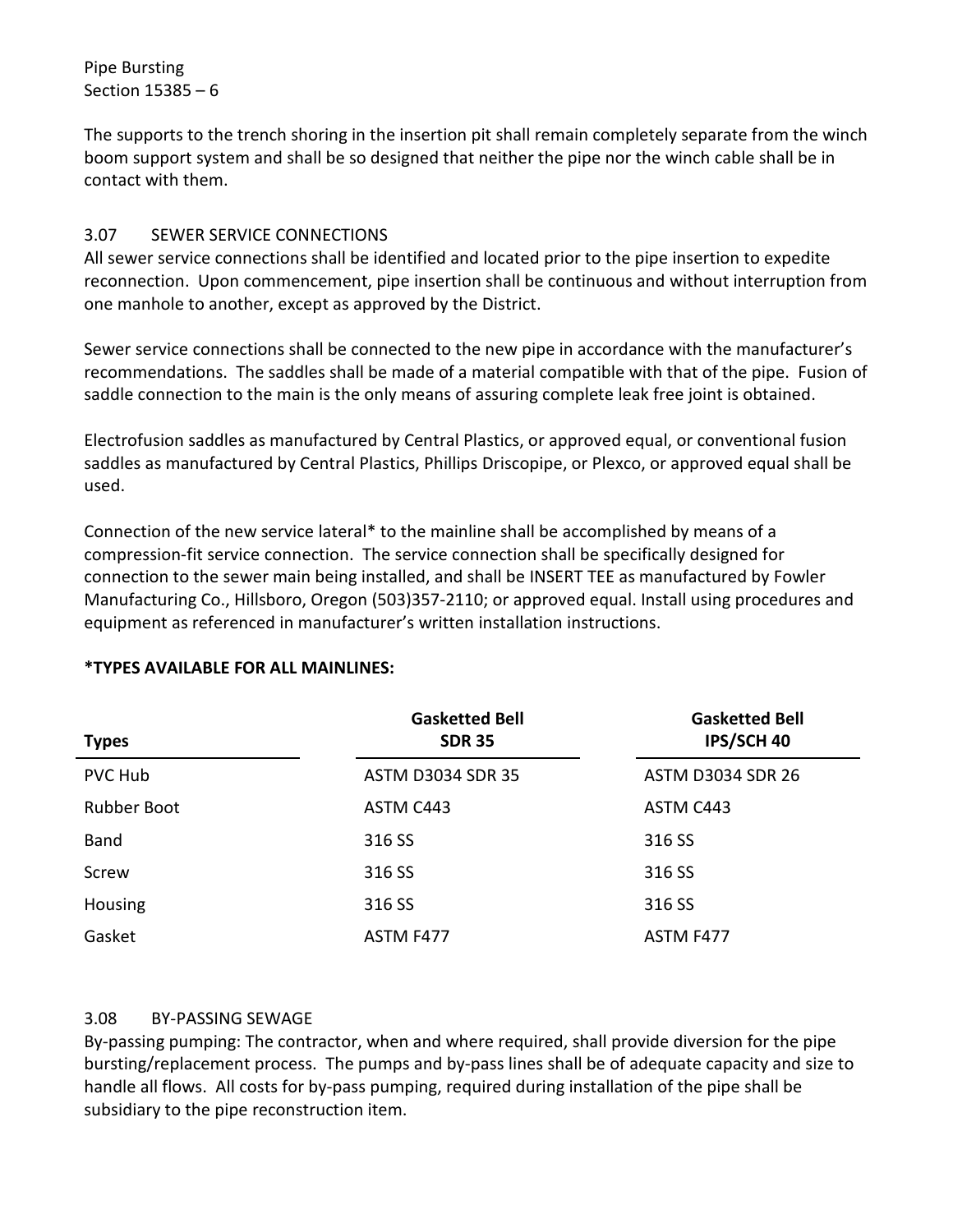The contractor shall be responsible for continuity of sanitary sewer service to each facility connected to the section of sewer during the execution of the work.

If sewage backup occurs and enters buildings, the contractor shall be responsible for clean-up, repair, property damage cost and claims.

The contractor shall hold harmless Eastern Municipal Water District, the design engineering firm or any permit agencies in any legal action resulting from sewage backup.

## <span id="page-8-0"></span>3.09 TELEVISION INSPECTION

Contractor must provide closed circuit television inspection (CCTV) as a post-construction method to determine if the pipeline has been installed as required and all joints have been properly finished. CCTV system shall have a rotating lens camera with articulating head. Each joint will be scanned 360 degrees. The camera shall be operative in 100% humidity conditions. Lighting for the camera shall minimize relative glare. Lighting and camera quality shall be suitable to provide a clear, in focus picture of the entire periphery of the pipe for all conditions encountered during the work. Focal distance shall be adjustable through a range from 3" to infinity. The remote reading footage counter shall be accurate to one percent (1%) over the length of the particular section being inspected. The camera, television monitor and other components of the color video system shall be capable of producing a minimum of 350 line resolution. Documentation consisting of a color video tape and a written report detailing the condition of the mainline and joints shall be submitted to EMWD for approval prior to final payment.

**END OF SECTION 15385**